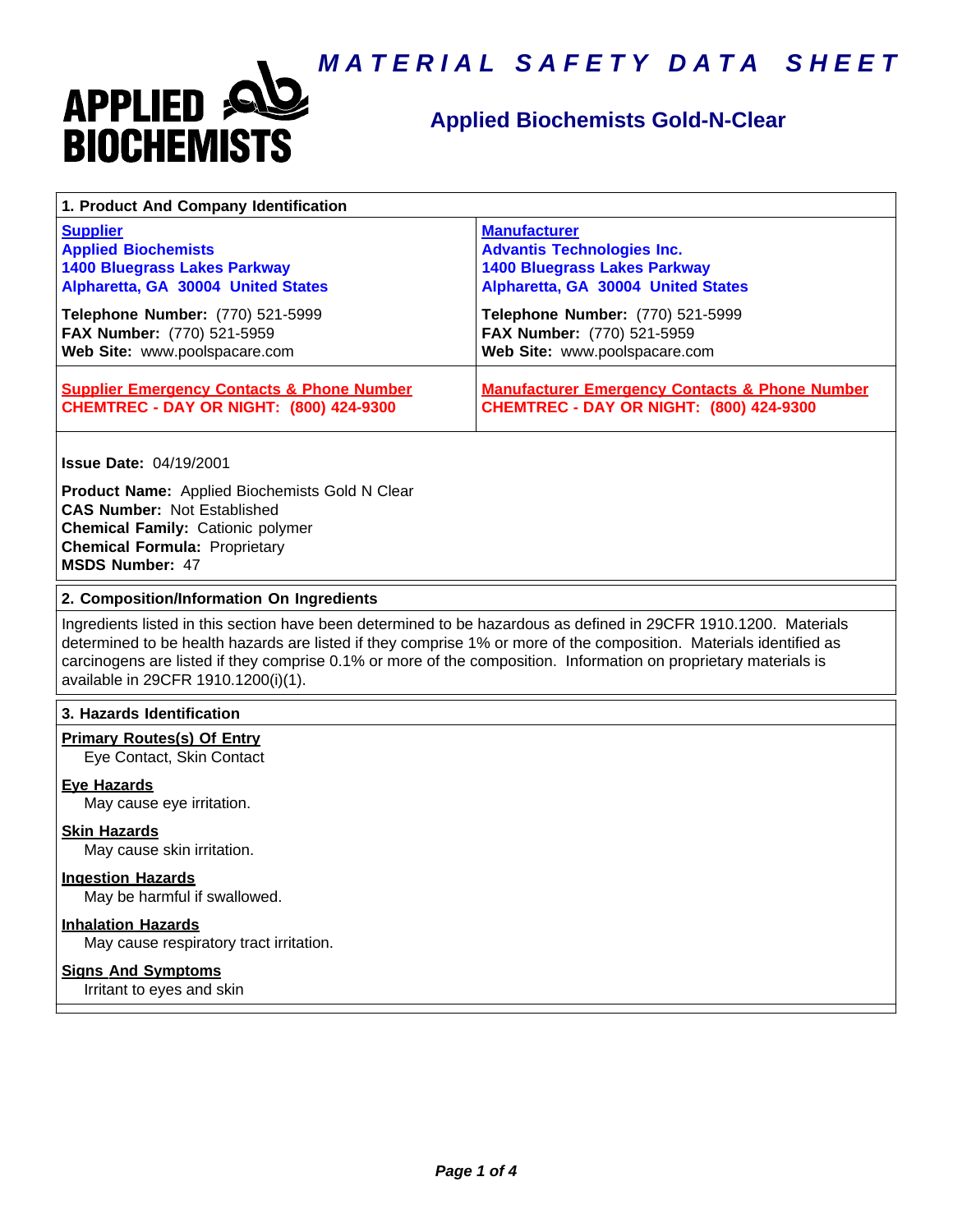### **Applied Biochemists Gold N Clear**

#### **3. Hazards Identification - Continued**

#### **First Aid (Pictograms)**



#### **4. First Aid Measures**

#### **Eye**

In case of contact, hold eyelids apart and immediately flush eyes with plenty of water for at least 15 minutes.

#### **Skin**

Wash affected areas with soap and water.

#### **Ingestion**

Drink two glasses of water. Contact a physician or poison control.

#### **Inhalation**

If inhaled, remove to fresh air.

#### **Fire Fighting (Pictograms)**



#### **5. Fire Fighting Measures**

**Flash Point:** n/a°F

#### **Extinguishing Media**

Use the appropriate extinguishing media for the surrounding fire.

#### **6.Accidental ReleaseMeasures**

Contain and/or absorb spill with inert material (e.g. sand, vermiculite).

#### **7. Handling And Storage**

#### **Handling And Storage Precautions**

Keep out of reach of children.

#### **Handling Precautions**

Avoid contact with skin and clothing.

#### **Storage Precautions**

Keep out of reach of children.

#### **Work/Hygienic Practices**

Use safe chemical handling procedures suitable for the hazards presended by this material.

#### **Protective Clothing (Pictograms)**

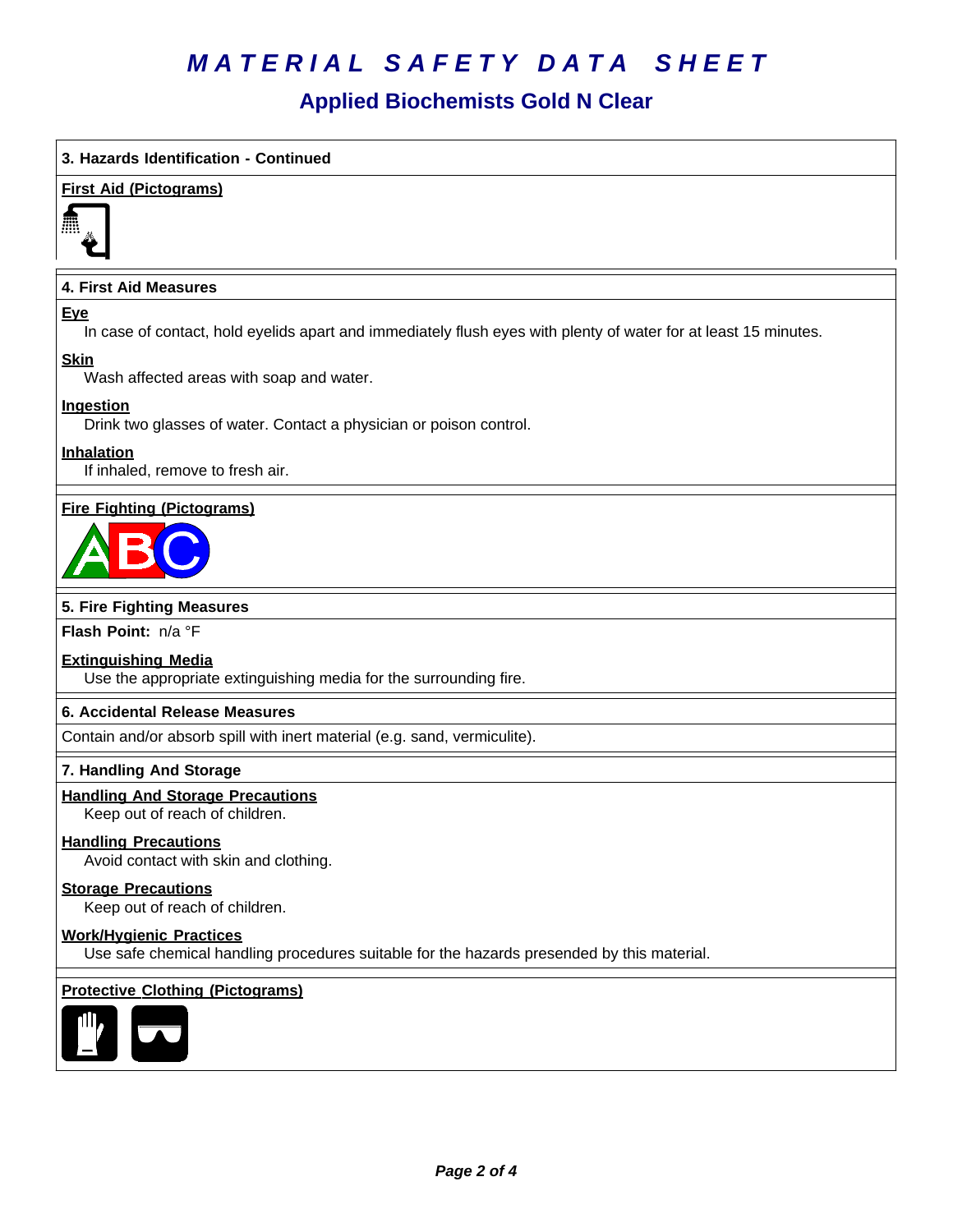## **Applied Biochemists Gold N Clear**

| 8. Exposure Controls/Personal Protection                                                                                                                                                                                                                                                                                                   |
|--------------------------------------------------------------------------------------------------------------------------------------------------------------------------------------------------------------------------------------------------------------------------------------------------------------------------------------------|
| <b>Engineering Controls</b><br>Local exhaust acceptable. Special exhaust not required                                                                                                                                                                                                                                                      |
| <b>Eve/Face Protection</b><br>Safety glasses with side shields or goggles recommended.                                                                                                                                                                                                                                                     |
| <b>Skin Protection</b><br>Chemical-resistant gloves.                                                                                                                                                                                                                                                                                       |
| <b>Respiratory Protection</b><br>None normally required.                                                                                                                                                                                                                                                                                   |
| 9. Physical And Chemical Properties                                                                                                                                                                                                                                                                                                        |
| <b>Appearance</b><br>Clear Gold                                                                                                                                                                                                                                                                                                            |
| Odor<br>None                                                                                                                                                                                                                                                                                                                               |
| <b>Chemical Type: Mixture</b><br><b>Physical State: Liquid</b><br>Melting Point: n/a °F<br>Boiling Point: 212 °F<br>Specific Gravity: 1.02-1.2<br><b>Molecular Weight: Proprietary</b><br>Packing Density: Not Determined<br>Vapor Pressure: Not Determined<br>pH Factor: 3-5<br>Solubility: Soluble in water<br>Viscosity: Not Determined |
| 10. Stability And Reactivity                                                                                                                                                                                                                                                                                                               |
| <b>Stability: Stable</b><br>Hazardous Polymerization: will not occur                                                                                                                                                                                                                                                                       |
| <b>Incompatible Materials</b><br><b>Strong Oxidizers</b>                                                                                                                                                                                                                                                                                   |
| 11. Toxicological Information                                                                                                                                                                                                                                                                                                              |
| No Data Available                                                                                                                                                                                                                                                                                                                          |
| 12. Ecological Information                                                                                                                                                                                                                                                                                                                 |
| No Data Available                                                                                                                                                                                                                                                                                                                          |
| 13. Disposal Considerations                                                                                                                                                                                                                                                                                                                |
| Refer to applicable local, state and federal regulations as well as industry standards.                                                                                                                                                                                                                                                    |
| 14. Transport Information                                                                                                                                                                                                                                                                                                                  |
| <b>Proper Shipping Name</b><br>NOT REGULATED                                                                                                                                                                                                                                                                                               |